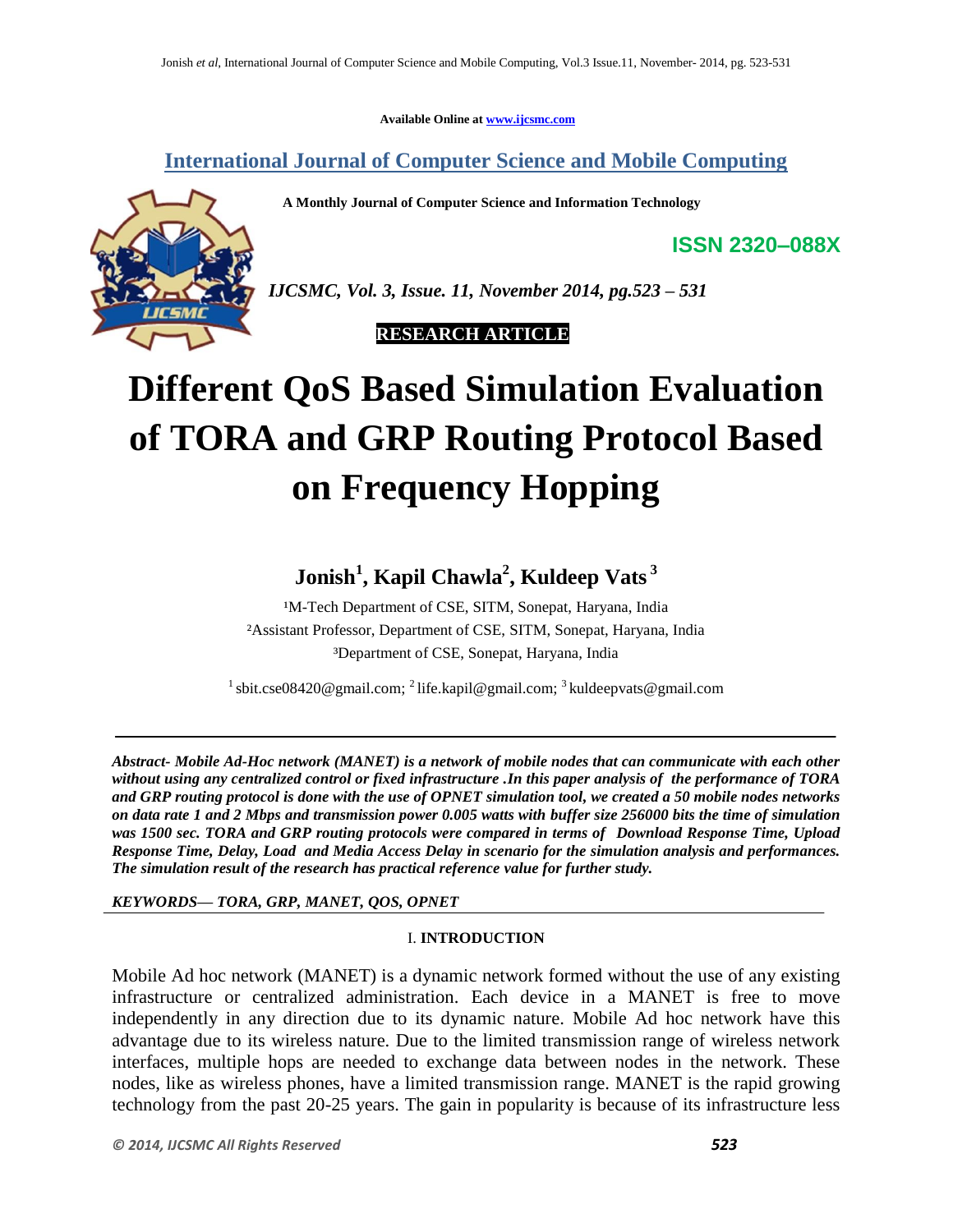and dynamic nature. Routing is a significant issue and challenge in MANET. Many routing protocols have been proposed so far to improve the routing performance and reliability. In this paper evaluation is done on TORA, GRP routing protocol's performance by using File Transfer Protocol application type of IEEE 802.11 WLAN Standard.

IEEE 802.11 is a WLAN Standard its data rates is up to 2 Mbps which was developed in 1997.After which, various task groups is been developed to extend this standard to 802.11a, 802.11b and 802.11g. The **802.11a** task group is created a standard for WLAN operation in the 5 GHz band, with data rates increased up to 54 Mbps. The **802.11b** task group is produced a standard for WLAN operations in 2.4 GHz band, with data rates increased up to 11 Mbps with both forward and backward compatibility. It is released in 1999. The **802.11g** is developed to have a higher speed extension in the 802.11b. The IEEE 802.11 standard defines two operational modes for WLANs: **infrastructure-based and ad hoc**. Network interface cards are set to work in either of these modes but not in both modes simultaneously [1]

#### II. **RELATED WORK**

Xiaoyan Hong [2] surveys the routing protocols that address scalability. The routing protocols they intend to include in the survey fall into three categories: flat routing protocols, hierarchical routing approaches, and GPS augmented geographical routing schemes. In this paper, descriptions of the protocols have been provided and the differences among them have been discussed, highlighting particular important features impacting scalability. No protocol emerges as the winner for all the scenarios. They concluded that protocols have different, competitive and complementary advantages and are thus appropriate for different applications.

Mostafa Fazeli [3] we study the throughput performance in Mobile Ad Hoc Networks (MANETs) and compares emulated test bed results with simulation results from OPNET (Optimized Network Engineering Tool). The performance of the Mobile Ad Hoc Networks is very sensitive to the number of users and the offered load. When the number of users/offered load is high then the collisions increase resulting in larger wastage of the medium and lowering overall throughput. The aim of this research is to compare the throughput of Mobile Ad Hoc Networks using three different scenarios: 10, 15 and 20 users using simulator OPNET Modeler 14.0.

Ashish Shrestha [4] The performance investigation of reactive and proactive MANET routing protocols, namely AODV, DSR, TORA and OLSR. They have concluded that with regards to overall performance, AODV and OLSR performed pretty well. However, AODV showed better efficiency to deal with high congestion and it scaled better by successfully delivering packets over heavily trafficked network compared to OLSR and TORA.

# III. **ROUTING PROTOCOLS IN MOBILE AD HOC NETWORK**

These are classified into three different categories:

# *A. Proactive Protocols*

Proactive protocols maintain routes to all nodes, with nodes to which no packets are sent. Such protocols react to topology changes, even if no traffic is influenced by the changes. They are also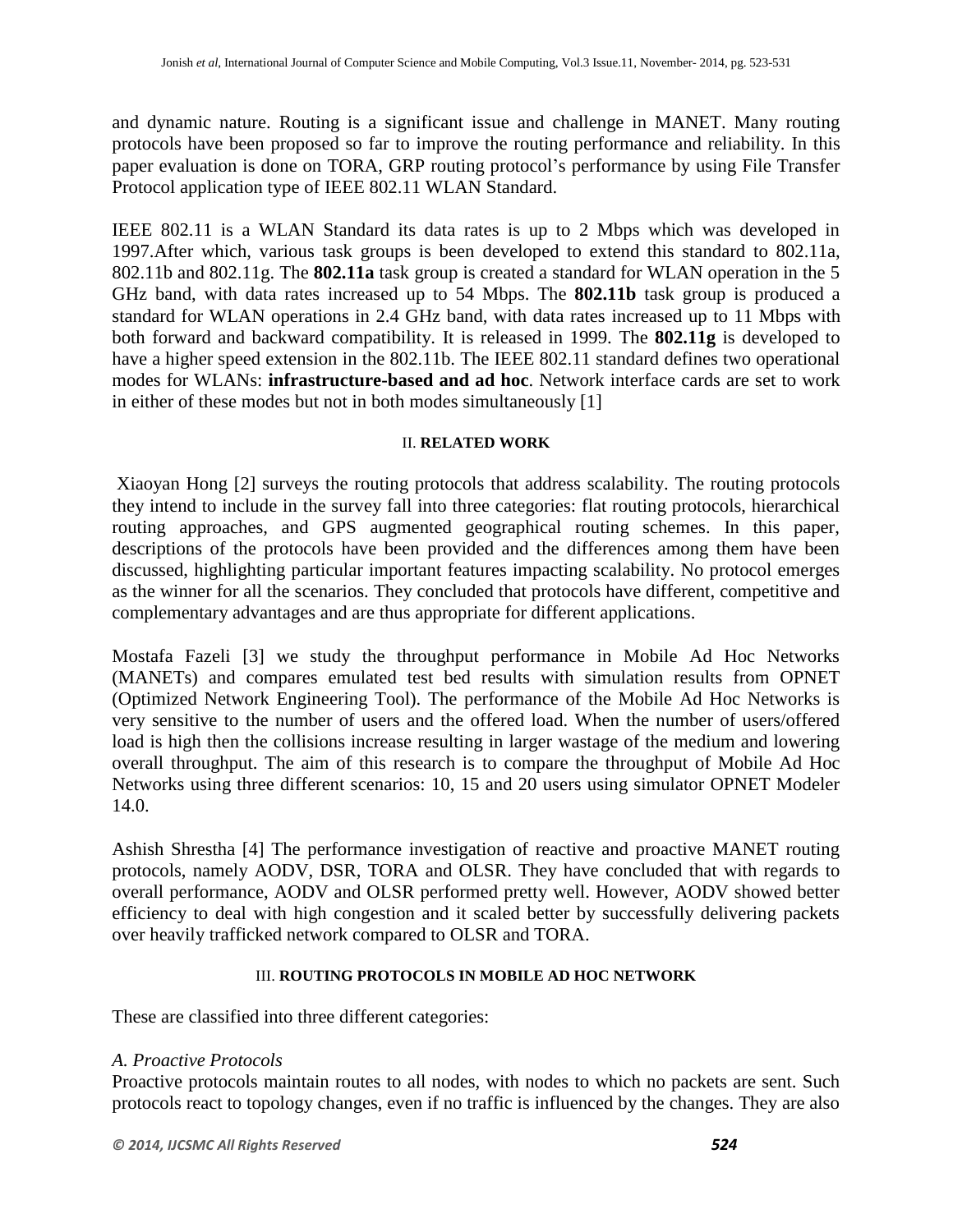called table-driven methods. Using a proactive protocol, a node is immediately able to send (or drop) a packet. Optimized Link State Routing Protocol (OLSR) is an example of Proactive Protocol.[5][6]

# *B. Reactive Protocols*

Reactive Protocols are bandwidth efficient. Route is found when a path is required by a node to forward packets. Therefore, overhead routing is decreased because of search for the route is not required on which packet is not sent. TORA is an example of Reactive Protocol.

# *1) Temporally Ordered Routing Algorithm (TORA):*

TORA is adaptive and scalable routing algorithm based on the concept of link reversal. It finds multiple routes from source to destination in a highly dynamic mobile networking environment. An important design concept of TORA is that control messages are localized to a small set of nodes nearby a topological change. Nodes maintain routing information about their immediate one-hop neighbors. The protocol has three basic functions: route creation, route maintenance, and route erasure. [7]

# *C. Hybrid Protocols*

It combine characteristics of both pro-active and re-active routing in order to find effective and reliable routes, without large control overhead, by locally using pro-active routing and interlocally using re-active routing. In this method communication in MANET is possible when nodes are near to each other and the supposition that changes in topology are only important if they happen in the vicinity of a node.

# *1) Geographic Routing Protocol (GRP):*

GRP collects network information at a source node with a small amount of control overheads. According to the information collected, source node can find routes and continuously transmit data even if the current route is disconnected. The result of this approach is achieving fast transfer with less overhead of control massages [8]. This approach is widely known as hybrid routing protocol, because it can simultaneously use the strengths of reactive routing and proactive routing protocols. The source node computes the best route according to collected information and then immediately starts to transmit data packets.

# IV. **SIMULATION SETUP**

OPNET Modeler is commercial network simulation environment for network modeling and simulation the version named OPNET Modeler 14.5 has been adopted in our study. It allows the users to design and study communication networks, devices, protocols, and applications with flexibility and scalability.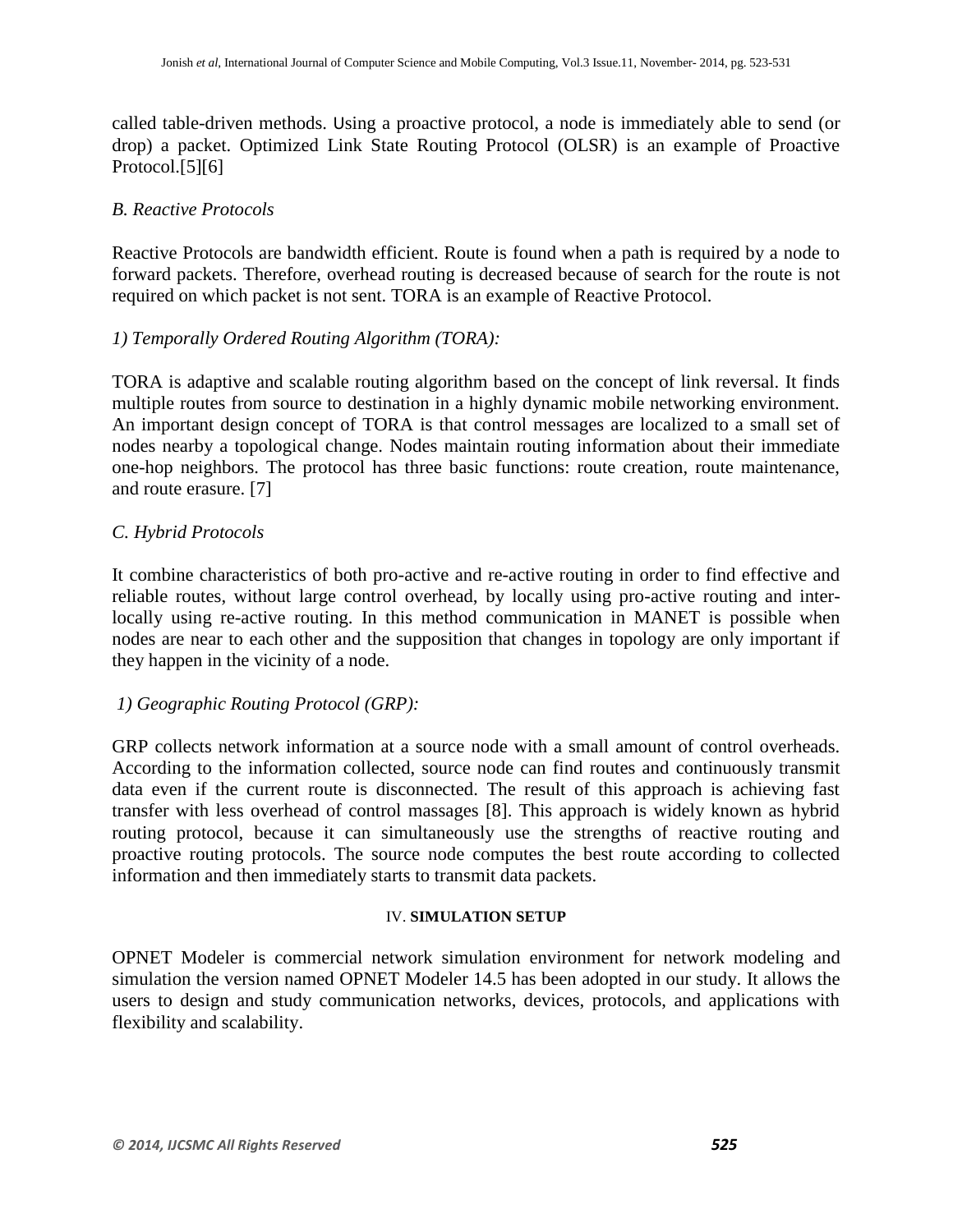| <b>Simulation Parameter</b> | Value                         |
|-----------------------------|-------------------------------|
| Simulator                   | <b>OPNET Modular 14.5</b>     |
| Area                        | 1000*1000                     |
| Network Size                | 50 Nodes                      |
| Data Rate                   | $1, 2$ Mbps                   |
| <b>Mobility Model</b>       | Random way point              |
| <b>Traffic Type</b>         | <b>FTP</b>                    |
| <b>Simulation Time</b>      | 1500 sec                      |
| Address Mode                | IPV4                          |
| Standard                    | IEEE 802.11 Frequency Hopping |
| <b>Routing Protocols</b>    | TORA, GRP                     |

TABLE 1 SIMILATION PARAMETERS

#### TABLE 2 TORA PARAMETERS

| <b>Attribute</b>                      | Value     |
|---------------------------------------|-----------|
| Mode of Operation                     | On-Demand |
| <b>OPT</b> Transmit Interval(seconds) | 400       |
| IP Packet Discard Timeout(seconds)    | 20        |

#### TABLE 3 GRP PARAMETERS

| <b>Attribute</b>            | Value               |
|-----------------------------|---------------------|
| Hello Interval (Sec)        | Uniform $(4.9,5.0)$ |
| Neighbor Expiry Time(Sec)   | Constant(10)        |
| Distance Moved (Meters)     | 1000                |
| Position Request Timer(Sec) | 5.0                 |
| <b>Backtrack Option</b>     | Enabled             |
| Routes Export               | Enabled             |
| Number Of Initial Floods    | 3                   |

#### TABLE 4 WIRELESS LAN PARAMETERS

| <b>Attribute</b>                | Value                    |  |  |  |
|---------------------------------|--------------------------|--|--|--|
| <b>Physical Characteristics</b> | <b>Frequency Hopping</b> |  |  |  |
| Data Rate                       | $1,2$ Mbps               |  |  |  |
| <b>Short Retry Limit</b>        |                          |  |  |  |
| Long Retry Limit                | 4                        |  |  |  |
| Max Receive Lifetime (sec)      | 0.5                      |  |  |  |
| Buffer Size(bits)               | 256000                   |  |  |  |
| <b>Roaming Capability</b>       | Disabled                 |  |  |  |

Fig. 1 shows the Node Model of WLAN mobile nodes used for the 50 nodes scenario; we configure the nodes in the scenario to work with 1 Mbps and 2 Mbps.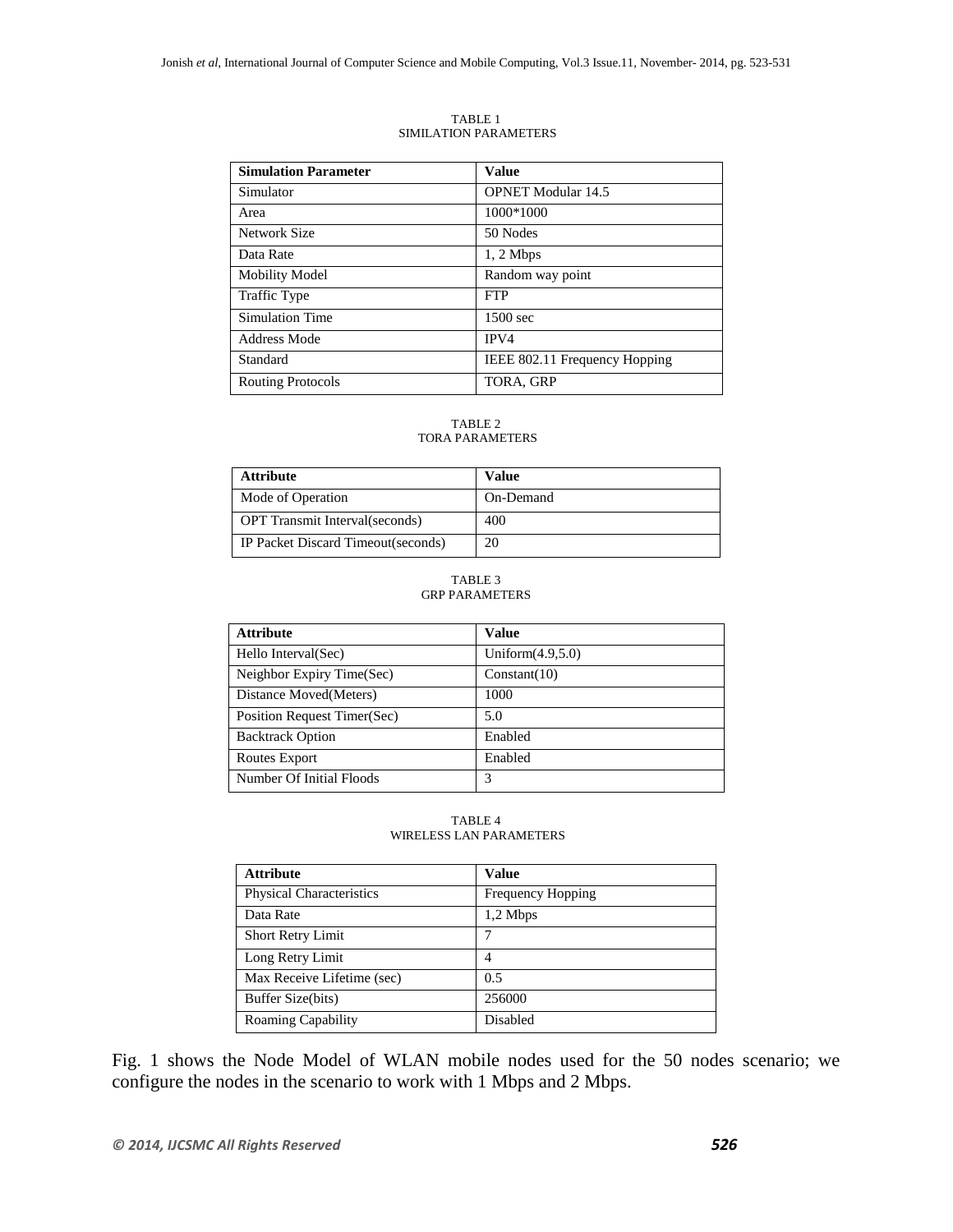

#### Fig. 1 Node Model

#### V. **PERFORMANCE MERICS**

#### *A. Download Response Time (sec)*

Time elapsed between sending a request and receiving the response packet. Measured from the time a client application sends a request to the server to the time it receives a response packet. Every response packet sent from a server to an FTP application is included in this statistic.

# *B. Upload Response Time (sec)*

Time elapsed between sending a file and receiving the response. The response time for responses sent from any server to an FTP application is included in this statistic.

# *C. Delay (sec)*

It is the time taken by a packet from the movement it is transmitted on the network by source node to reach the destination node.

#### *D. Load (bits/sec)*

Represents the total load (in bits/sec) submitted to wireless LAN layers by all higher layers in all WLAN nodes of the network.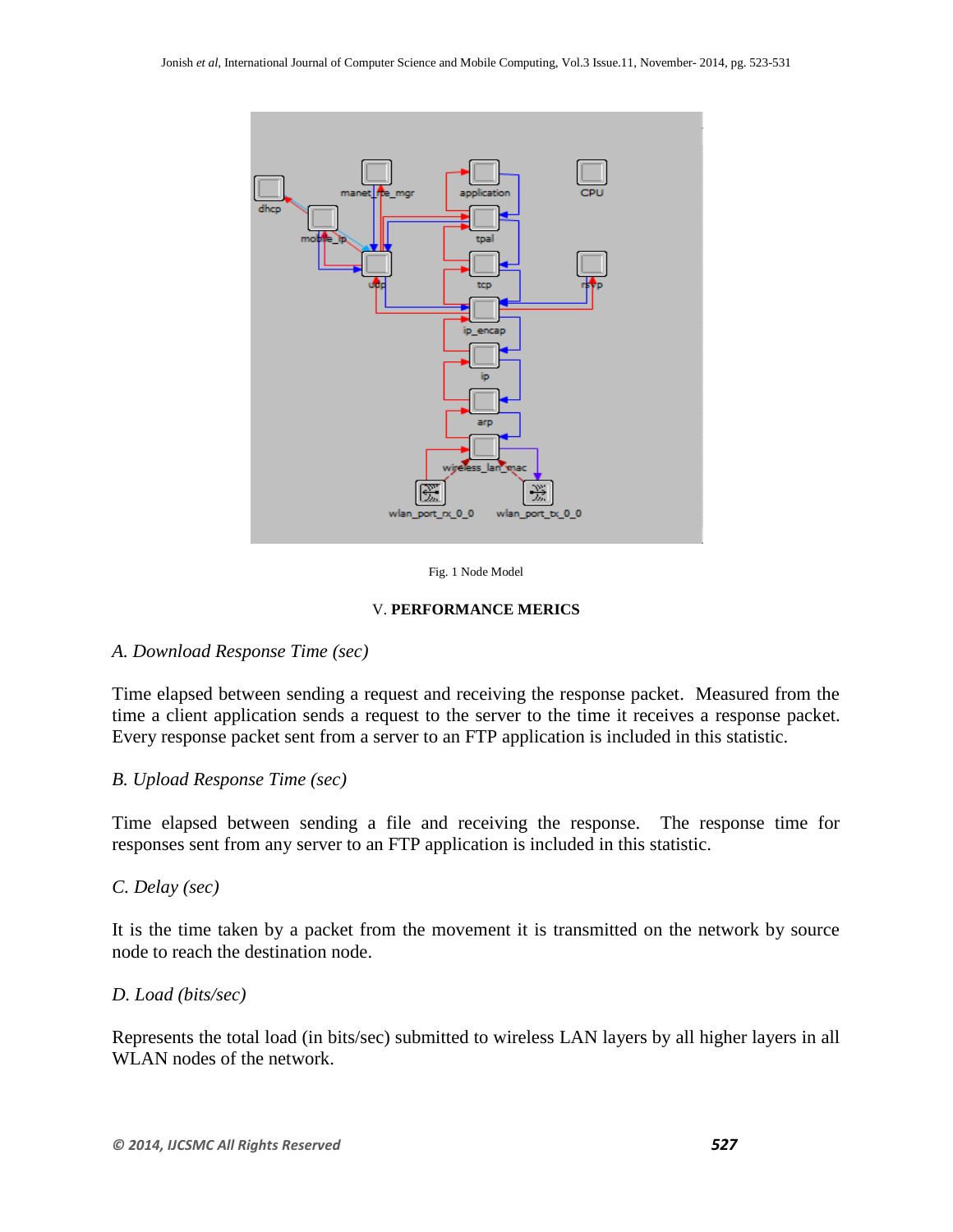# *E. Media Access Delay (sec)*

It represents the global statistic for the total of queuing and contention delays of the data, management, delayed Block-ACK and Block-ACK Request frames transmitted by all WLAN MACs in the network.

#### VI. **SIMULATION RESULTS AND ANALYSIS**

Figure (2 - 6) below show Download Response Time, Upload Response Time, Delay, Load and Media Access Delay in 50 mobile nodes scenario for IEEE 802.11 standard at 1 Mbps and 2 MBPS data rate with GRP and TORA respectively. The color scheme is showing the protocols behavior in different graphs which gives the average values. From these average values we will conclude the behavior of all these routing protocols.

# *A. Download Response Time (sec)*



Fig. 2: FTP Download Response Time in seconds

According to simulation, as we can see in Fig. 2, FTP Download Response Time is best in case of TORA and performance of GRP is showing up down behavior.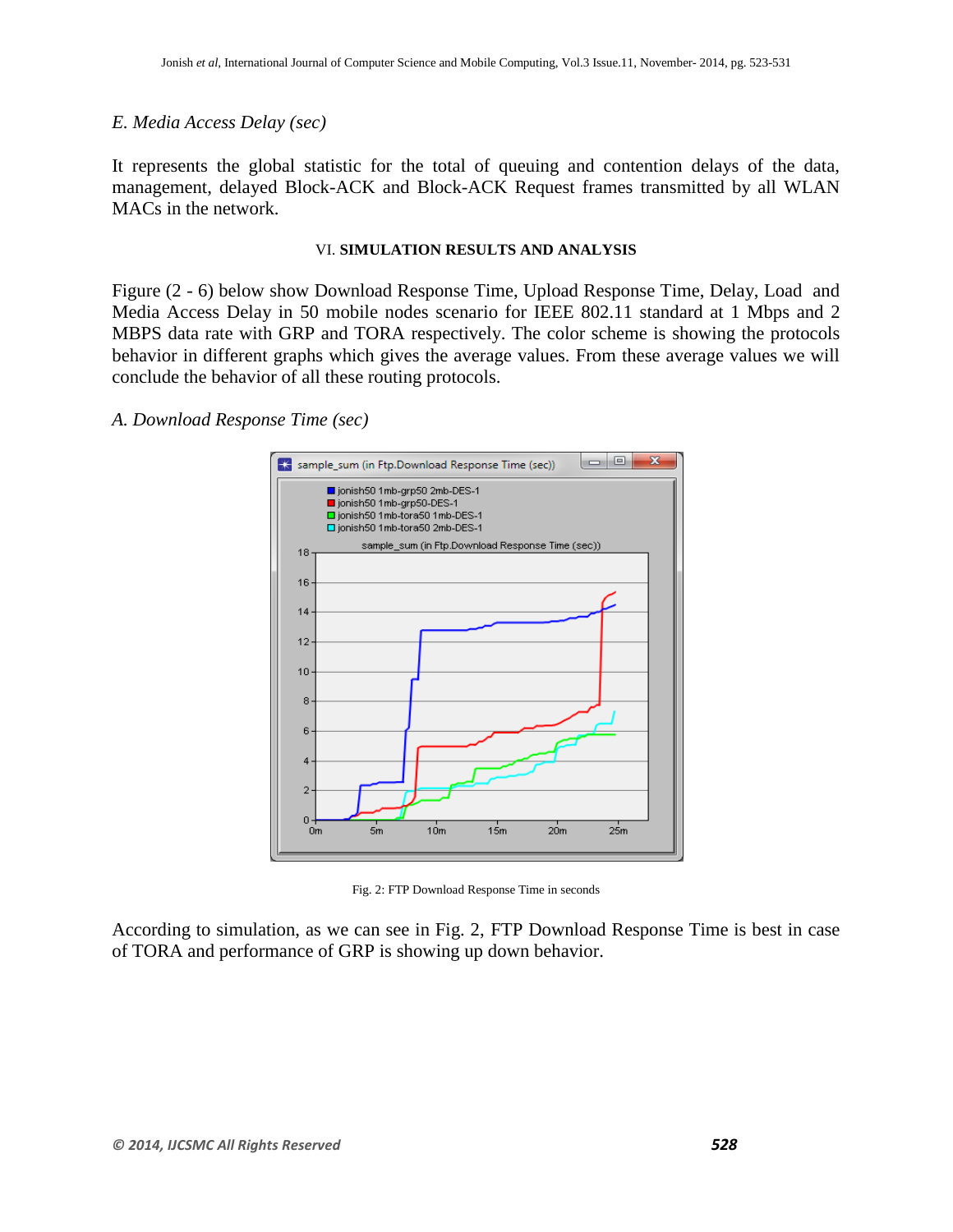# *B. Upload Response Time (sec)*



Fig. 3: FTP Upload Response Time in seconds

According to simulation, as we can see in Fig. 3, FTP Upload Response Time is best in case of best in case of TORA and performance of GRP is showing up down behavior.

#### *C. Delay (sec)*



Fig. 4: Wireless LAN Delay in seconds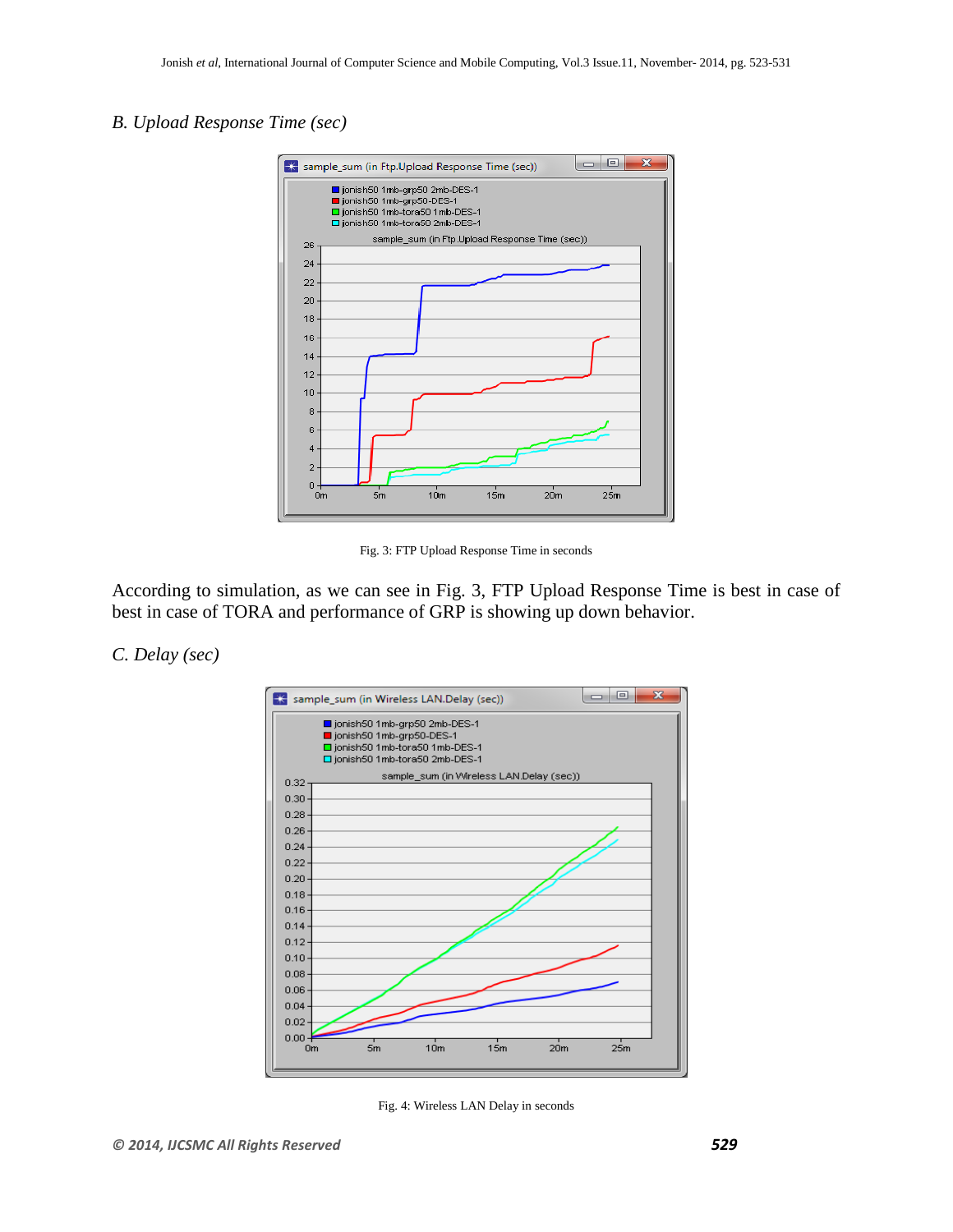According to simulation, as we can see in Fig. 4, WLAN Delay is Most in case of TORA 1 Mbps then TORA 2 Mbps after which GRP 1 Mbps and minimum in GRP 2 Mbps. TORA 1 Mbps > TORA 2 Mbps  $>$  GRP 1 Mbps  $>$  GRP 2 Mbps.

#### *D. Load (bits/sec)*



Fig. 5: Wireless LAN Load in bits per second

According to simulation, as we can see in Fig. 5, WLAN Delay is Most in case of GRP 1 Mbps Have attains highest load then GRP 2 Mbps and thereafter GRP 1 and 2 Mbps. Here TORA behaves same both in 1 Mbps and 2 Mbps.

#### *E. Media Access Delay (sec)*



Fig. 6: Wireless LAN Media Access Delay in seconds